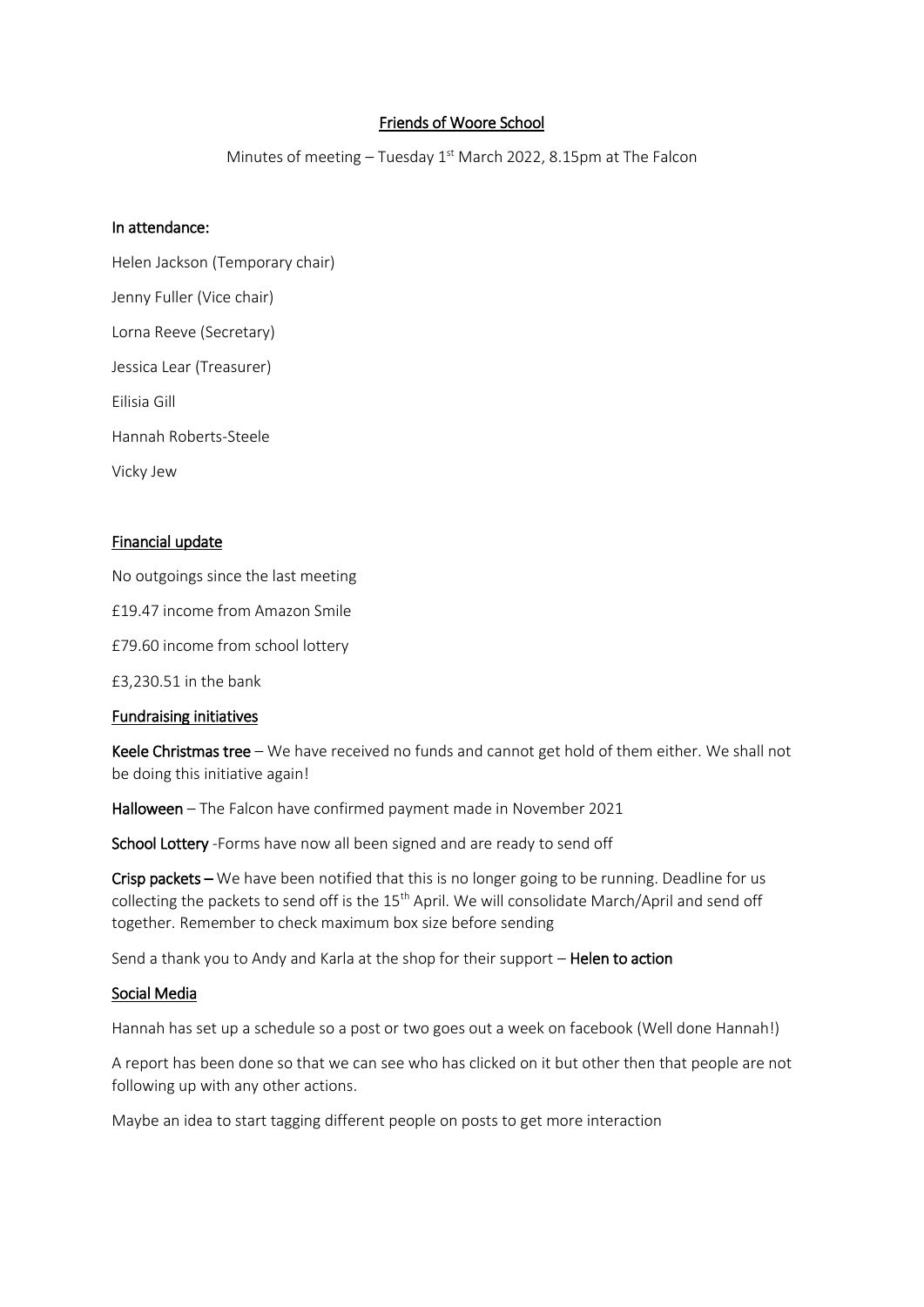# Posters/advertising

Easy fundraising can supply with posters, with nice ones to thank people.

Wes has had other priorities so has not been able to contribute to designing anything yet

# This year's fundraising

Cash for schools- Helen forwarded an email to all groups in Woore to help support this and we have had a positive response that they are also collecting for this

Snowden walk – We need to start the go fundraising page. The target for the page will be £1,000. Make sure to mention that we have been trying to complete this for 2 years - Jenny to action

Once the page has been set up, contact the Shropshire Star to try and get it in the paper – **Helen to** action

Need an action plan so we can arrange times, dates and routes – Eilisia/Dan to action

Easter Eggs – Need to contact the school office to find out who has allergies – Eilisia to action

Need all eggs brought and into the school by 8<sup>th</sup> April. Be sure to take a picture before taking in so that we can put it on a facebook post  $-$  Vicky to action

Roberts Recycling – We are thinking that this could replace the crisp packets. It is clothes recycling which would mean that a bin would need to be kept inside. Ideally this would need to be kept inside the school reception. Email Mrs Ward to run the idea past and to see if this is feasible - Helen to action

Queens Jubilee Badges – A local couple are recovering over 500 pin badges to help raise money for the church. We have agreed with them that we will have a load of them for sale at the school and they have said for each one that is sold a £1 donation from it can go towards the school

Fete – Date all confirmed. We need to nail down the theme and what we are going to do. Everyone likes the idea of a jubilee theme. We will have our own stalls and also some stalls to hire out to others.

Go back to 2017 when we had a helter skelter and look at the breakdown to see exactly what was made where – Jess to action

Go through the black book to see what businesses to contact to get sponsorship - Helen to action

Ideas-

Helter skelter – This did not make any money when we last did this but looked amazing and was huge fun for the children. Have a look to find prices - Helen to action

Bake of tent

A parade of children dressed up going around the daily mile

A dance or cheerleading performance from the school

Maypole – Nobody currently knows how to do this, look at videos to see if it can be easily taught – Eilisia to action

Tractor